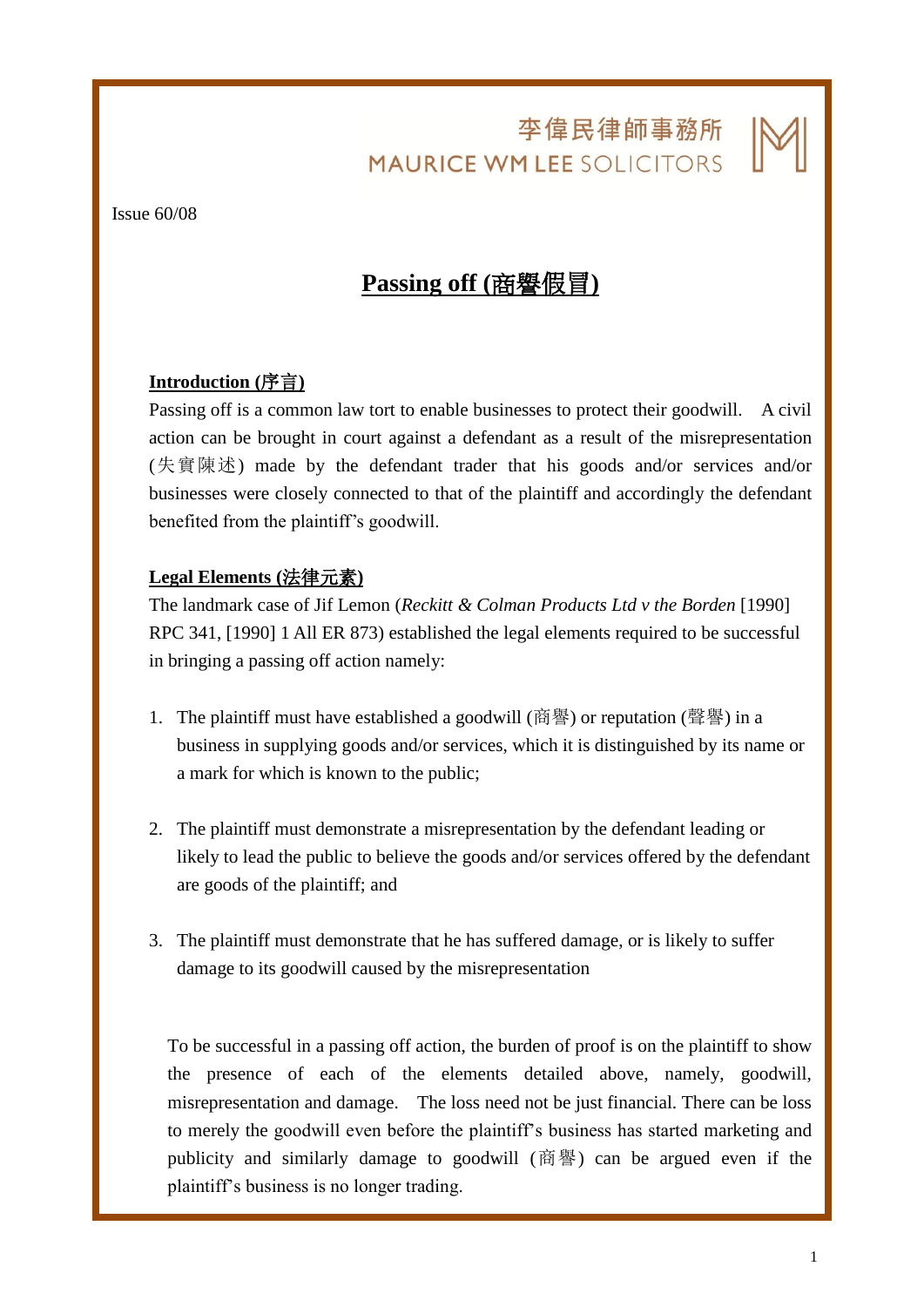The court is required to decide whether or not there is any similarity in the marks, goods or services. The criteria used can be aural, visual and conceptual similarity. With regards to the element of damage to goodwill, if the plaintiff has lost some of its business to the defendant due to its similarity, the court may be able to use this as an indication that passing off has occurred. The damage should however be reasonably foreseeable based on all circumstances.

L

If the court is satisfied that a passing off action has been proven, an injunction order (禁制令) may be granted to restrain the act being complained of and the defendant may be ordered to pay damages to the plaintiff for the loss or damage suffered.

### **Defences (**免責辯護**)**

There are a number of Defences to a passing off action; the defendant's intention is irrelevant as it is akin to strict liability. Some are detailed below:

- 1. The Plaintiff's mark/slogan is not distinctive and is merely descriptive so the use of the mark will not cause misrepresentation e.g. relating to any characteristics of goods or services (including quality, quantity, intended purpose, value and geographical origin);
- 2. The mark/slogan has ceased to be distinctive and has become generic ( $\hat{\mathcal{H}}$ ) to the public so the use of the mark will not cause misrepresentation;
- 3. The Defendant is merely innocently using his or her name as long as the use is in accordance with honest practices in industrial or commercial matters;
- 4. The Plaintiff has given permission to use the mark/slogan; and
- 5. The plaintiff has abandoned the mark and is therefore available for the defendant to use.

In order to establish a successful passing off action, previous case law has shown that relying upon one of the Defences above would not be sufficient. A party would be unable to rely upon one of these points alone and would have to be considered on an individual basis of all circumstances directly related to the facts of the case.

#### **Remedies (**補救方法**)**

There are several remedies available to the plaintiff, which include:

- 1. An injunction: where the court prohibits the defendant from selling the goods;
- 2. Damages or an account of the defendant's profits: to detail the monetary value of the loss; and
- 3. An order for delivery up or destruction of the infringing goods